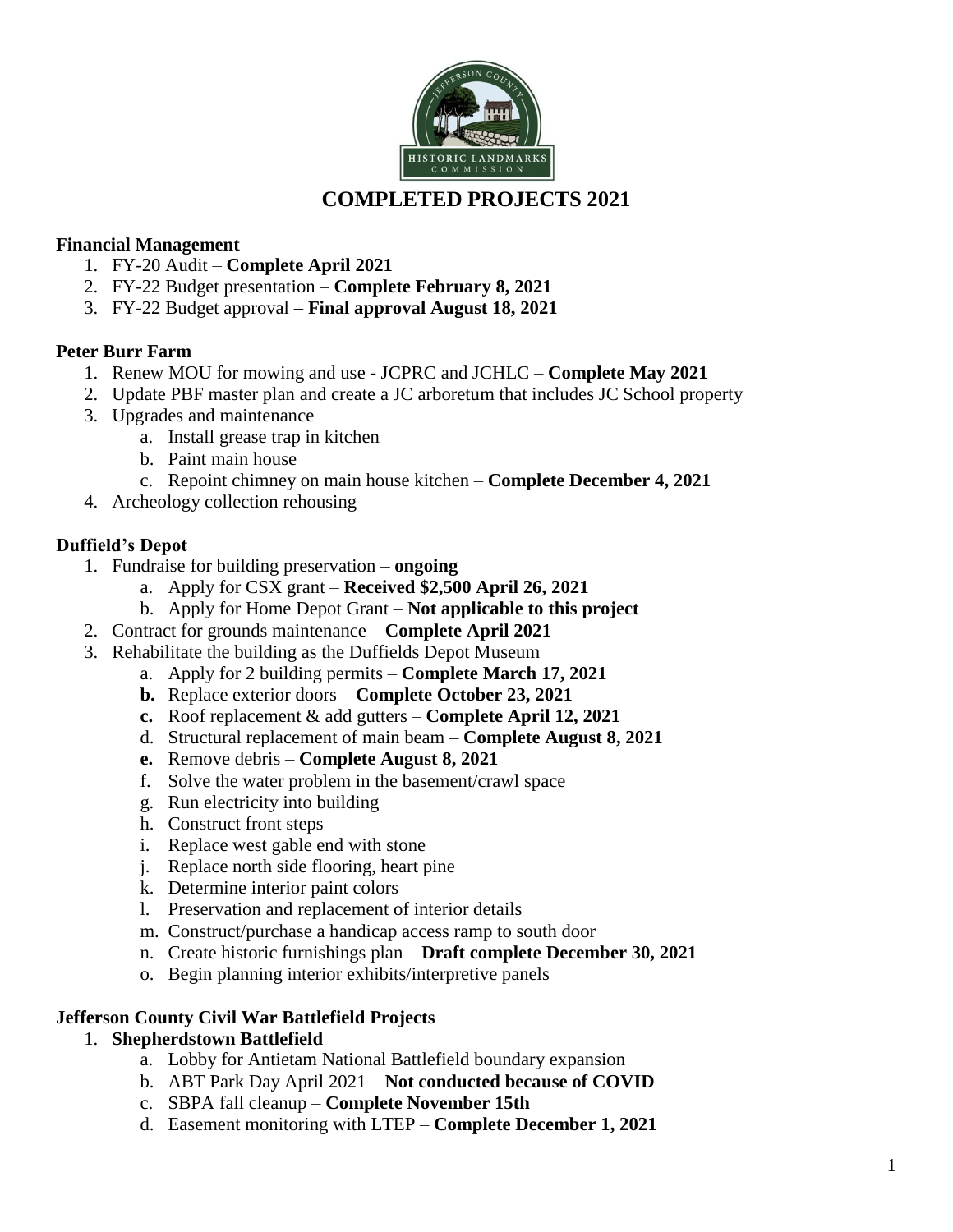## 2. **Smithfield Crossing Battlefield**

- a. Support Middleway Conservancy for battlefield land acquisition
- b. Sidewinder Enterprises LLC land acquisition?
- c. Lake Louise
- 3. **Summit Point Battlefield**
	- a. Support battlefield friends' group
	- b. Kubic property acquisition?
- 4. **Williamsport Action**

#### **NR projects and documentation of historic sites**

- 1. Continue verifying 2004-2007 JCHLC inventory **Ongoing**
- 2. Submit supplemental information for any current NR properties
- 3. National Historic Landmark status for JC Courthouse **– nomination approved by NHL Committee on October 21, 2021. The nomination will be presented at next meeting of the NPSAB in 2022**
- 4. NR nomination *Taylors Landing/McMurran Farm –* **Complete April 19, 2021**
- 5. Research ways of adding HR inventory data to database in GIS Office
- 6. Update online information, Maps and database
- 7. NR nomination *Haines House* **nomination currently at SHPO**
- 8. NR Nomination *Beelers water wheel, -* **nomination currently at SHPO**

# **Education Projects**

- 1. Apply full-time AmeriCorps Member for 2021-2022 **Complete in March 2021**
- **2.** Select AmeriCorps Member– **Complete August 16, 2021**
- **3.** Maintain social media presence, Facebook, and Instagram **Ongoing**
- 4. Seek funding for semi-annual speaker series: Topics might include:
	- a. Rural Design Standards for Jefferson County
	- b. Adaptive reuse and local zoning
	- c. Adaptive reuse of agricultural structures
- 5. WV GeoExplorer Project
	- a. Future for WV GeoExplorer

# **Morgan's Grove Historic District**

- 1. Monitor progress on the Shepherdstown bike path and its impact on historic district
- 2. Monitor Toll House Woods development
- 3. Highway marking signs MGHD
- 4. Create a friend's group for MGHD
	- **a.** Community Club project?
	- b. Rev War Activity Annually in July
	- c. Corporation of Shepherdstown?

# **Middleway Historic District**

- 1. Support Middleway Conservancy projects
- 2. Design standards for Middleway Historic District– **No comments on draft from MC**

# Kearneysville Methodist Cemetery

- 1. Apply for grant from the Helen Parker Willard Fund **\$4,000 Grant received April 2021**
- 2. Contract to remove dead and dying Ash trees **Complete September 2021**
- 3. Reset headstones **Ongoing**
- 4. Final report **Complete October 26, 2021**